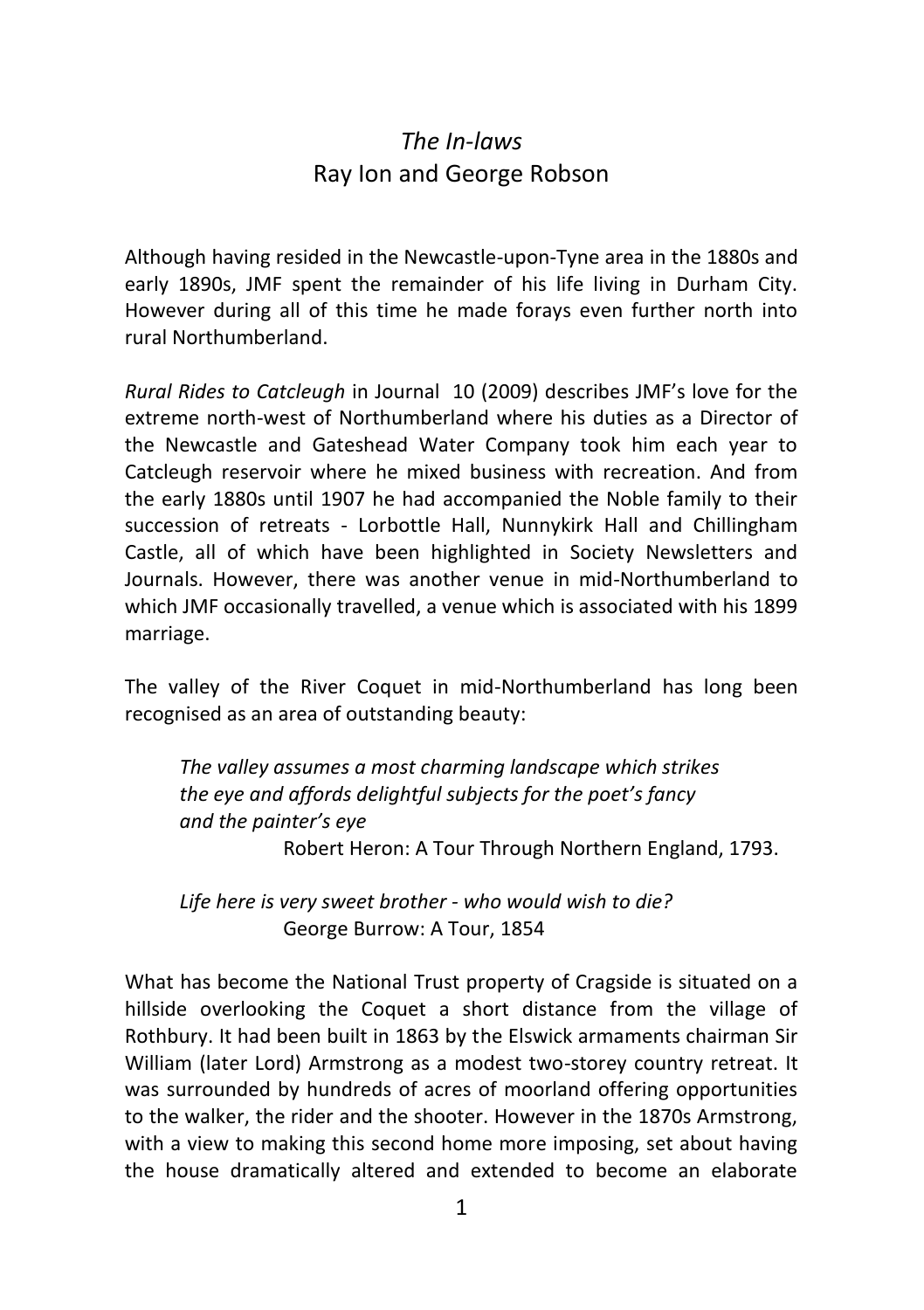mansion of Free Tudor Style. The designer was Richard Norman Shaw and Armstrong, together with his good friend Joseph Swan, used the waterfalls above the House to make Cragside the first building in the world to be powered by hydro-electricity. Armstrong also installed other gadgetry and wizardry of his invention. Over one million trees of various species were planted on the fells.



When Cragside was completed it became a place to entertain guests magnificently and during the years that followed Lord Armstrong hosted a succession of notable visitors many of which were prospective clients of the Elswick works. In 1884 the Prince and Princess of Wales (later King Edward V11 and Queen Alexandra) paid a visit to be followed by royalty and diplomats from Japan.

Becoming prominent in the Elswick company and soon seen as Sir William's right-hand man, Andrew Noble and his family became regular guests at Cragside from their Jesmond Dene home. They were often accompanied by JMF who was offered the position as resident tutor to two of Sir Andrew's sons, thus coming to the north-east. He then became private secretary to Sir Andrew and later still secretary to the company itself. He finally rose to be company Chairman.

Other frequent visitors to Cragside were General Sir John Miller Adye and his family. But who was Sir John Miller Adye? Adye had had a lengthy and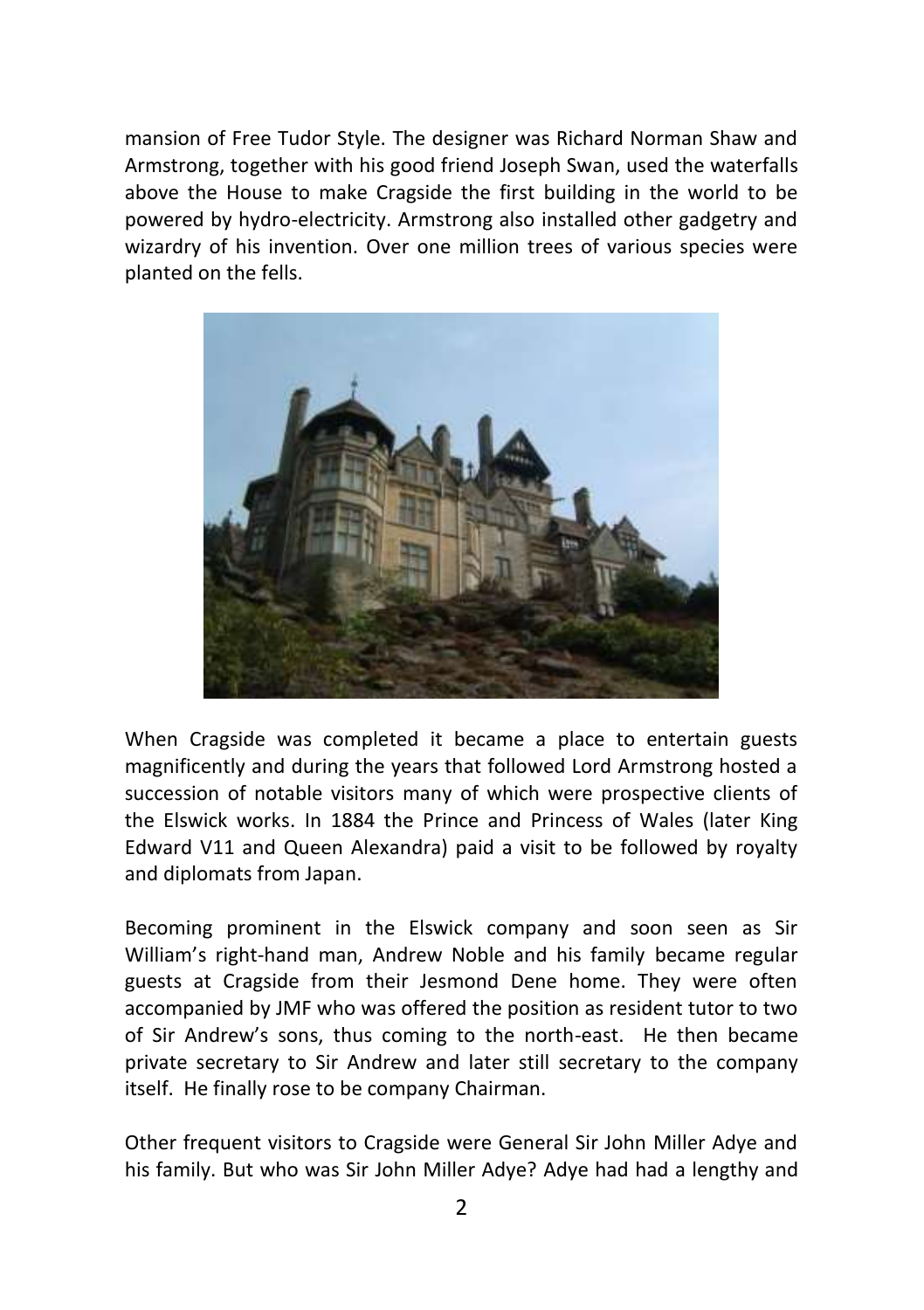illustrious military career which had seen him serving with distinction during the Crimean War in which he saw action at the major battles of Alma, Balaclava, Inkerman and Sevastopol. Later he was involved in suppressing the Indian Mutiny and then quelling unrest on the North-West frontier. After this he returned home to become Director of Artillery and Stores at the War Office and then, in 1875, Adye became Governor of the Royal Military Academy at Woolwich. Promoted to Major-General by 1880, Adye rose even further to become Surveyor-General of Ordnance at the instigation of Prime Minister Gladstone. But the culmination of his career came when in 1883 he became Governor-General of Gibraltar, a position he held until retirement in 1886.



**Li-Hung-Chang; General Adye; and Lord Armstrong at Cragside in 1896 (1)**

Partly through membership of London's Athenaeum Club but more particularly through his prominence at the War Office, John Adye had by the early 1870s been brought into contact with William Armstrong and Elswick's major share-holder brothers George and Stuart Rendel. These friendships as well as business dealings brought the Adyes to the northeast and to both Elswick and Cragside. So through business at Elswick and socially at Cragside the Adye family, Lord and Lady Armstrong, the Noble family and JMF developed what were to become lasting friendships. They occasionally met at the Adye London home of 92, St. George's Square S.W. but also at Cragside.

John Adye's wife Mary Cordelia (née Stopford) bore six children who themselves became familiar with Cragside, so much so that one of the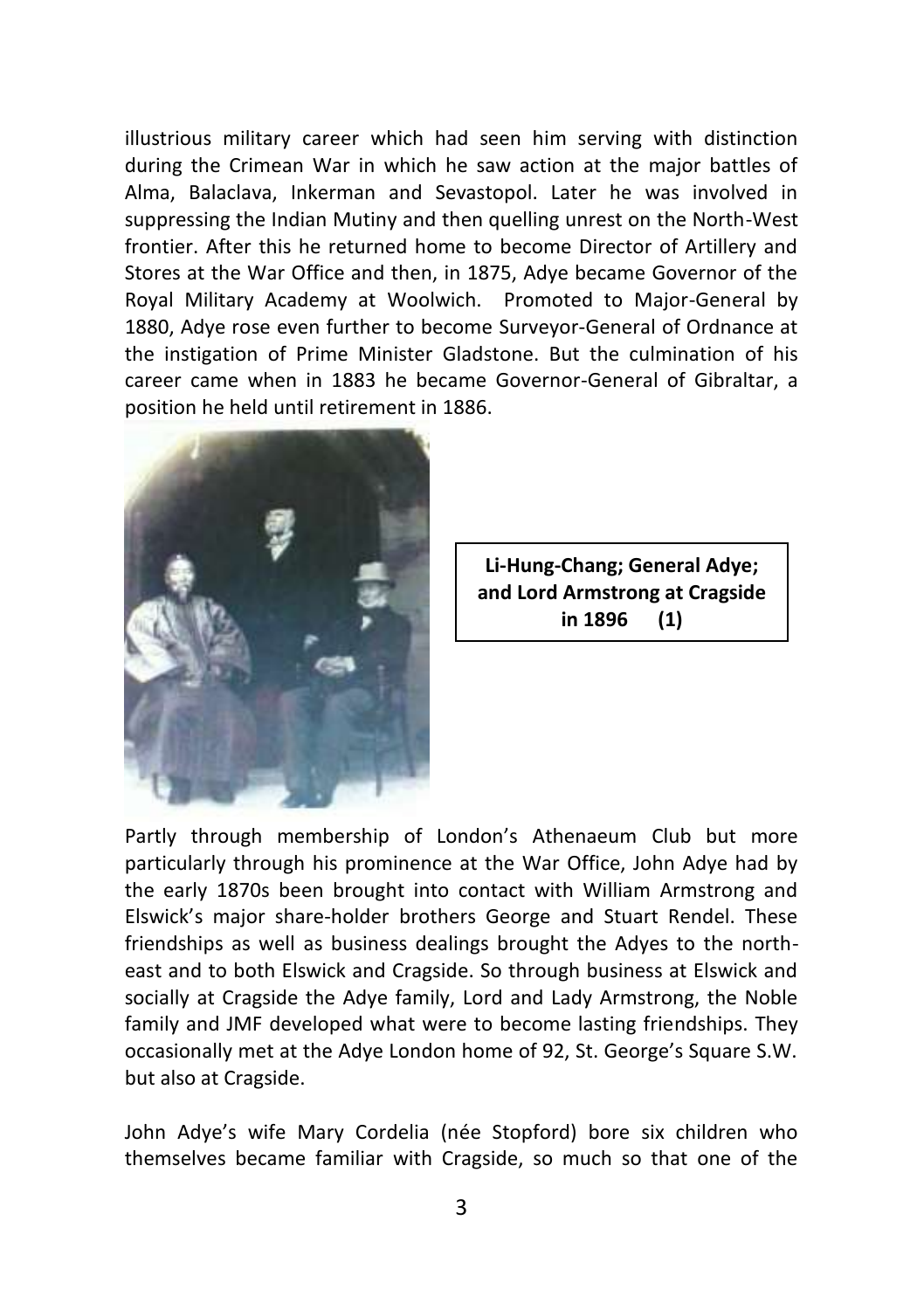daughters, Winifreda, in 1889 married Lord Armstrong's great-nephew and heir William Watson who at the time of this marriage changed his surname to Watson-Armstrong by royal license. The youngest of the Adye children was Evelyn Violet. (2) In 1899 she married John Meade Falkner and they settled at The Divinity House, Palace Green, Durham City which JMF had acquired only months before. This had been the Durham Grammar School and the Headmaster's house and was so spectacularly placed within twenty-five yards of the Cathedral that this was to remain the Falkners' home until JMF's death in 1932.



**The Falkners' Marriage Certificate**

On the death of Lord Armstrong in December 1900 his great nephew William Watson-Armstrong inherited both Cragside and Bamburgh Castle. William's father John Watson, Lord Armstrong's nephew and nearest relative, was still alive but being in his seventies and a severe depressive he was passed over as regards inheritance. Shortly to be ennobled as Lord and Lady Armstrong of Bamburgh and Cragside (Watson was not included in the baronetcy's title) they used Cragside as their principal residence. With Sir John Adye having died suddenly on a visit to Cragside in August 1900, only four months before Lord Armstrong himself, Winifreda's widowed mother took up almost permanent residence at Cragside to live alongside her daughter and son-in-law. Lady Adye threw herself into good works in the local community and was deeply mourned in Rothbury and its surrounds when she died in 1912.

The Adyes' affection for Cragside and Northumberland was demonstrated when both Sir John and Lady Adye chose Rothbury parish church as their burial site. In time they were to be followed by other members of their family. The parish church of All Saints in the centre of Rothbury has adjacent to its churchyard extension a secluded private area, known as 'the lower churchyard', overhanging the River Coquet and which Lord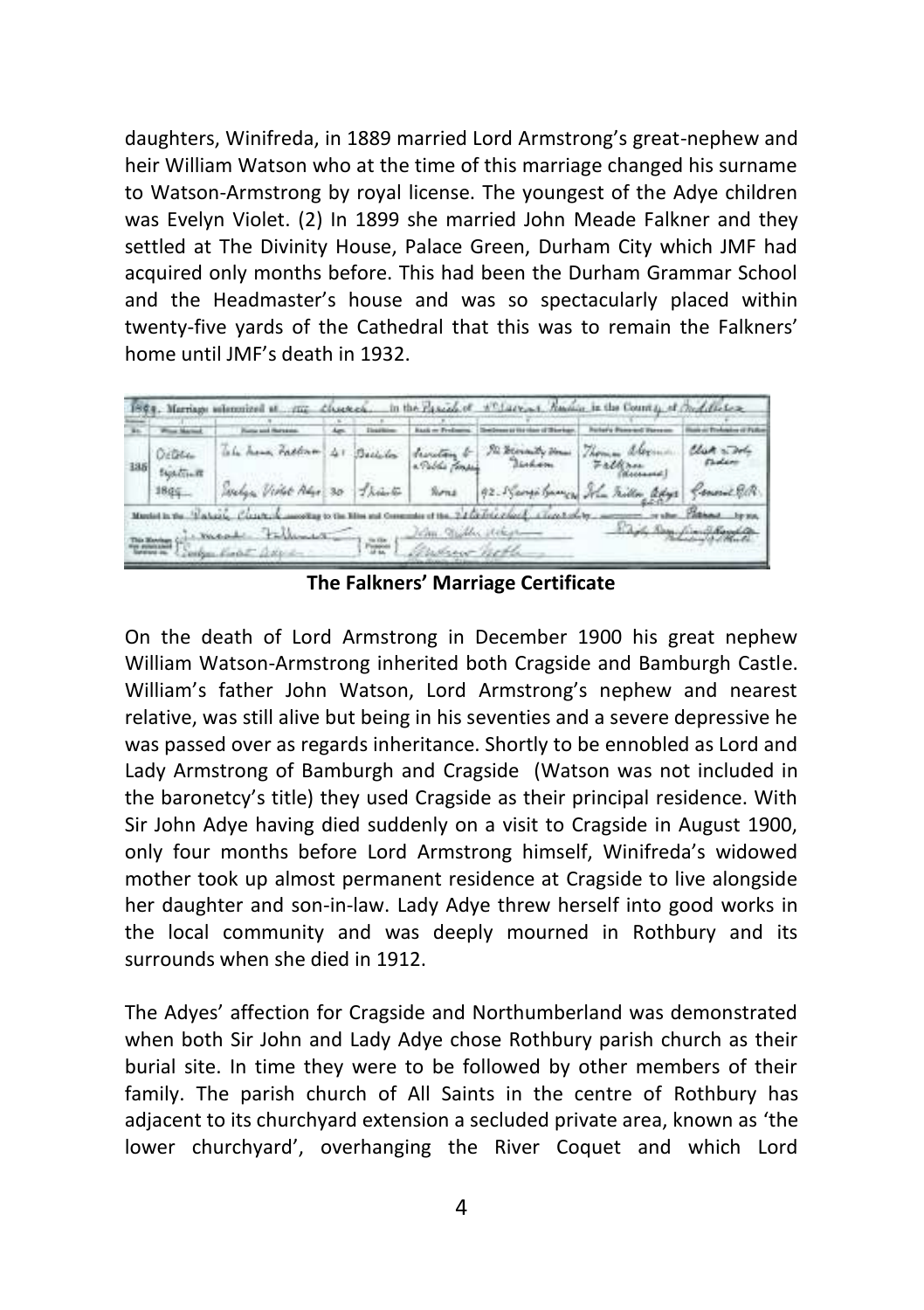Armstrong had chosen as his wife's then his own final resting place. Close by Lord Armstrong's headstone General Sir John Adye, his wife, his daughter his son-in-law and grand-daughter are buried. All were JMF's inlaws. Sadly in recent years there has been desecration of all but one of the Adye headstones but the bases remain with their inscriptions still legible. The upkeep of this private section of the lower graveyard is not the responsibility of the parish but has for many years been undertaken by a retired local.

The Adyes left their stamp on both Cragside and Rothbury, some of which is of interest to our Society: In October 1892 Winifreda Watson-Armstrong gave birth to a son and heir (3) and there survives a letter her sister Evelyn, JMF's future wife, wrote to her brother-in-law at Cragside expressing her congratulations. It is a rare example of Evelyn's handwriting, but much more important is what the letter betrays in revealing Evelyn's warm nature. It is worth setting out the letter in full:



**Winifreda Jane Watson-Armstrong (née Adye)**

**John Meade Falkner's sister-in-law**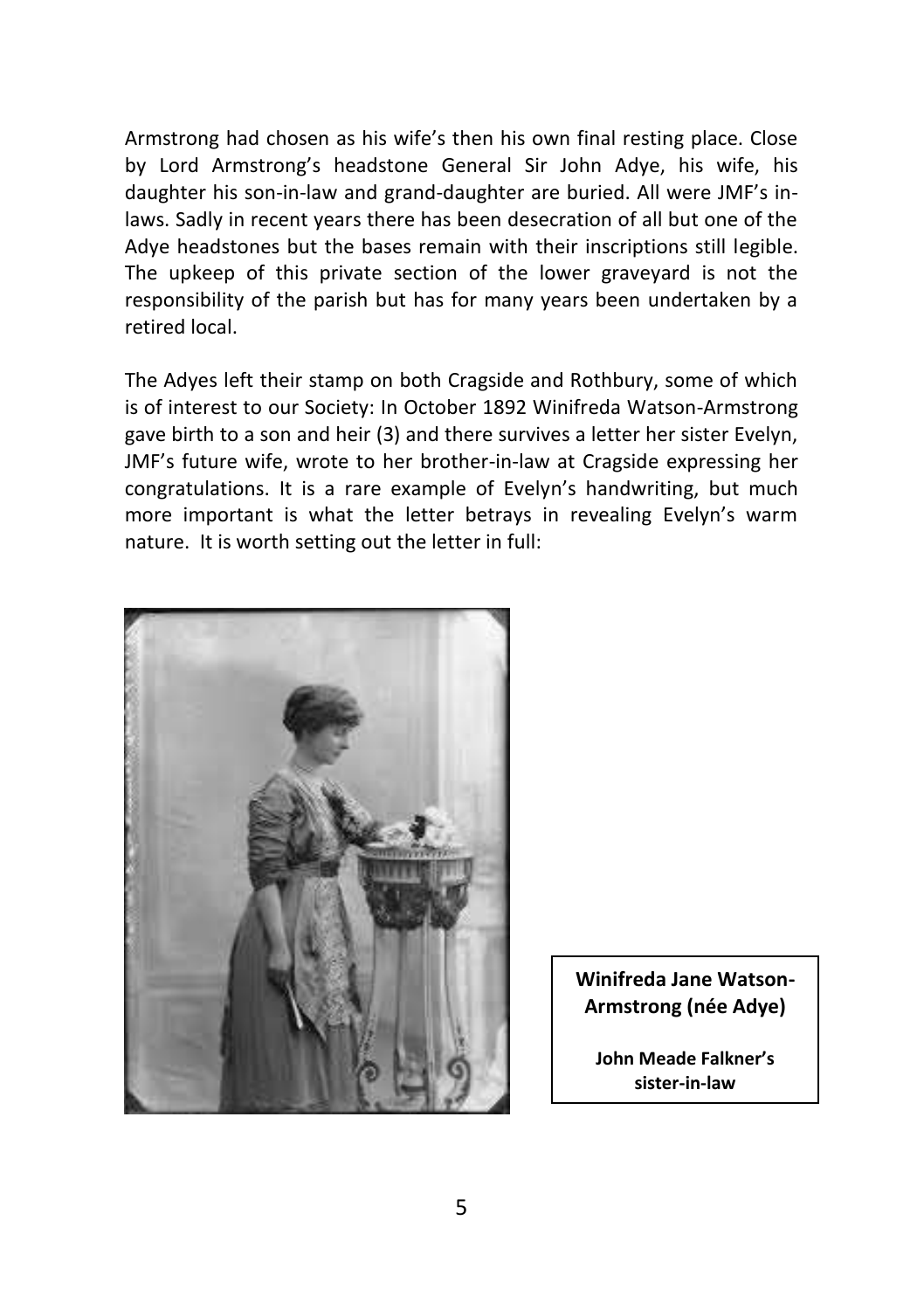Monday evening and the state of the 92, St. George's Square October 10th '92 London S.W.

My dearest Willy,

I must write and tell you how very very pleased we were to get your telegram and how relieved we are that it has all gone off so well. We are all so glad it is a boy. I don't know when I have ever felt so pleased about anything in my life as when we got the news tonight; and how relieved you must be and how proud you must feel of it. Give dear Winny my very very best love, and tell her how very glad I am. My hand is shaking so from excitement that I can hardly write, and we are all in the same state. Mamma will have arrived by this time. All day long we have been on the lookout for a telegram and you can imagine when it did come how excited we were. The whole house shook and echoed with our shrieks of iov and we all felt we must all write to you. Mind you write and tell us just what the baby is like, and give it a very nice kiss from me and dear Winny too. I am going to write to her too when she is stronger; mind you take great care of her and the baby. I am sure it is a dear little thing, and I long to see it, and I am also sure if it is like you and Winny it will be one of the nicest babies in the world.

 Good-bye, dearest Willy Ever your very affectionate Sister-in-law Evelyn Violet Adye (4)

It was to be another seven years before Evelyn was to marry JMF but clearly JMF was already becoming one of the 'inner circle' as can be seen in a letter of congratulation sent to Winifreda's husband on the birth of the heir. It is dated three weeks after Evelyn's letter:

> Elswick Works Newcastle upon Tyne November 4th 1892

My Dear Watson-Armstrong,

When I was stopping at Cragside last I left a book called The Colleges of Oxford, I think in the library. It is a shiny dark blue cloth book. Could you tell your butler to send it to me here. It would be very kind if you would and I am sorry to bother you by leaving it about.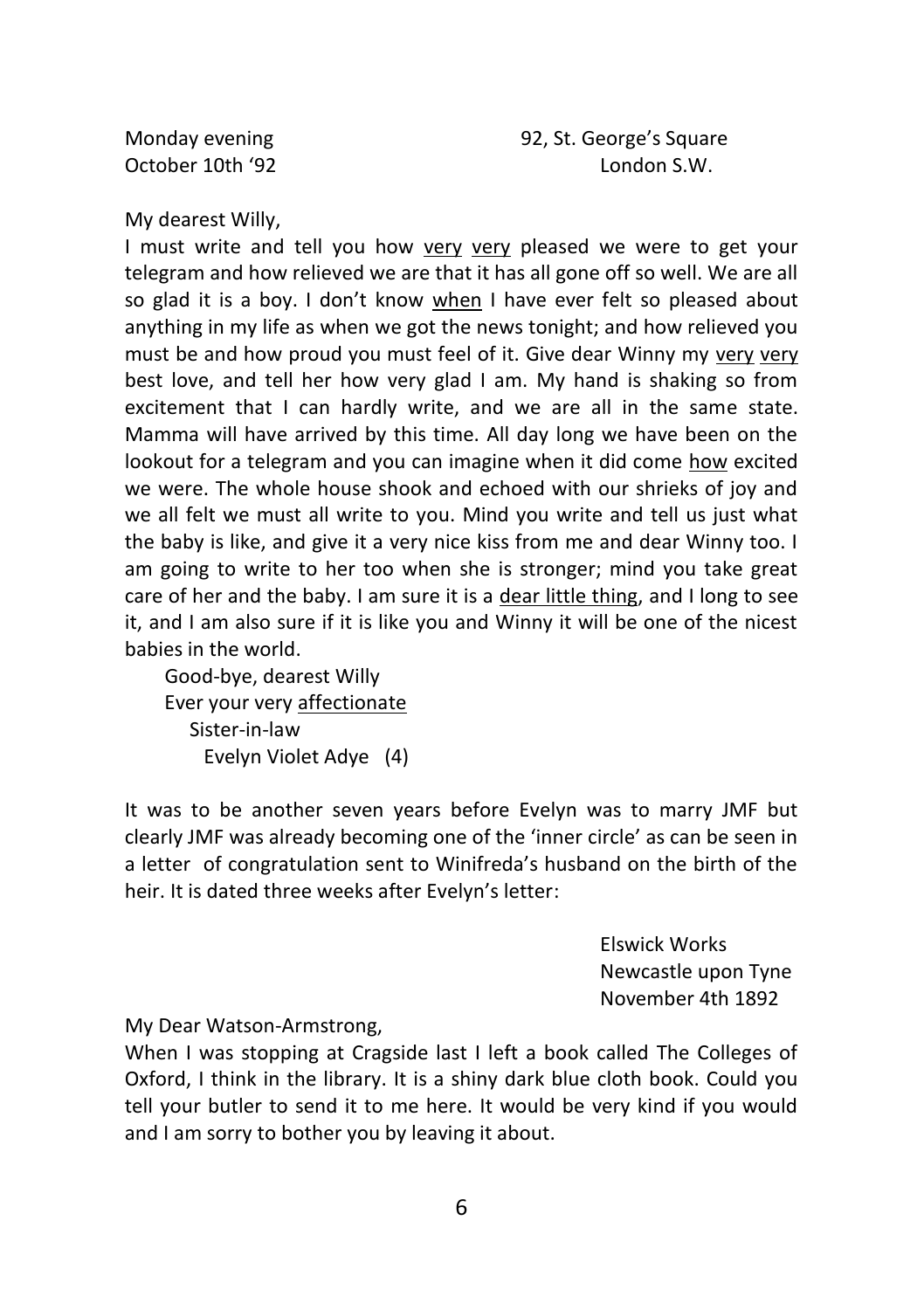Please accept my best congratulations on the arrival of the 'heir'. I don't know whether it is etiquette to congratulate ladies in these matters, but if it is I wish you would present my compliments to Mrs Watson-Armstrong on the occasion. I was very pleased to hear of it on my return.

> Ever Yours. J.M. Falkner (5)

Some might think the second paragraph might have been more appropriately placed before the first and some might think the wording suggests that here is a bachelor of mature years. But let's hope JMF at the very least had his book returned!

Reforms in the tax system meant that in 1977 the burden of death duties led to the Watson-Armstrongs handing over Cragside and its contents to the National Trust. Visitors will find that not only the rooms are crammed with objects - typical of Victorian times - but the corridors too are lined with photographs, prints, paintings, stuffed animal heads and other curiosities. The photographs and prints include members of the Armstrong and Watson-Armstrong families, the Adye family and the Nobles, but there are also a number of paintings executed by John Miller Adye.



**View of Gilbraltar**

John Adye had always been a very enthusiastic, talented and well-regarded artist. Even when in remote parts of the world and involved in campaigns he always seemed to find the opportunity to indulge in what was clearly a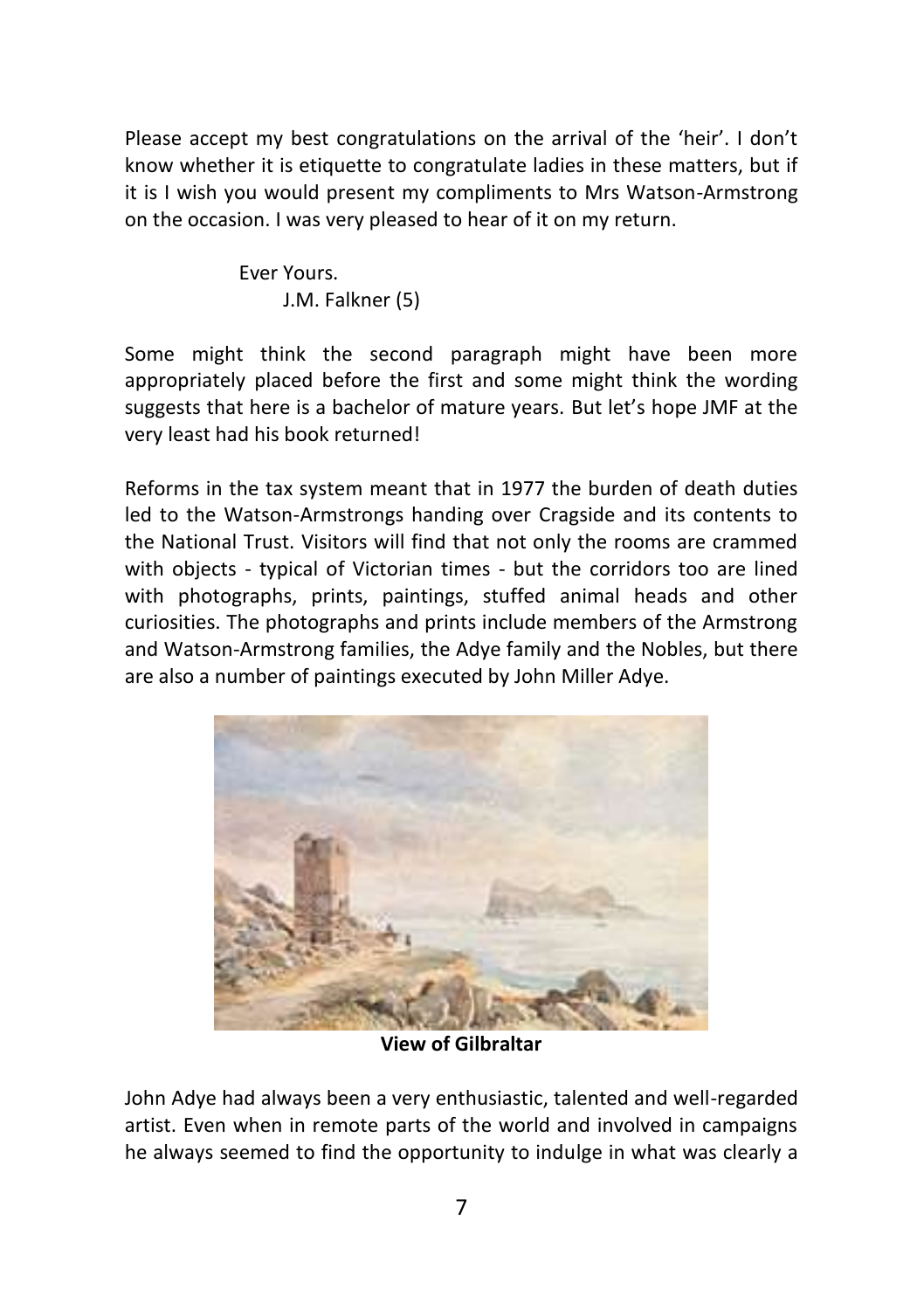passion. He occasionally painted in exposed positions seemingly oblivious to the dangers around him. There are more than twenty of his paintings at Cragside and some at other National Trust properties. There is a collection of Gibraltar scenes at the Victoria and Albert Museum and two of Adye's finest works hang in the National Army Museum. Subjects are diverse and feature places in India and Northumberland. There is one which is a general scene of Darjeeling, another is a distant view of the tomb of a Moghul king, a number show mountain scenes on the North-West frontier, two of scenes within Jesmond Dene in Newcastle (home of the Nobles), and there are many more of Cragside and the Rothbury area. John Miller Adye was a writer too, and amongst published books featuring his military experiences are *Recollections of a Military Life* (1895) and *Indian Frontier Policy* (1897).

There are records and newspaper reports that show Lady Adye, often accompanied by one or more of her daughters, involved herself in the life of the local community. One such example is seen in The Rothbury Parish Magazine for October 1895 where there is a detailed report of a Fancy Dress Bazaar in aid of the restoration of the roof of All Saints church. Both Lady Adye and the as yet unmarried Evelyn assisted in a number of ways the mother as a judge in various competitions and Evelyn working energetically on a centre-piece stall arranged by Mrs Watson-Armstrong and which had a decorated Moorish front backed by a beautiful array of flowers and heathers from Cragside. In 1912 Lady Adye died at the family's London home and, after the coffin was transported from London by rail to Rothbury, the funeral cortege solemnly made its way from Cragside into Rothbury and to the Armstrong and Adye private burial plot at All Saints church. The church has at the west end memorials to both Sir John and his wife. Above the west door, so high up and so tarnished that it is difficult to decipher and photograph, is a brass plaque which is inscribed with:

*To the Glory of God and in loving memory of General Sir John Adye G.C.B., Colonel-Commandant Royal Artillery, who was born in Sevenoaks, in the County of Kent, Nov.1st 1819, and who died at Cragside on Sunday, August 26th,1900 aged 80 years. The west window was erected by his daughter, Winifreda Watson-Armstrong, and his son-in-law, W.A. Watson-Armstrong, of Cragside, Rothbury, in the County of Northumberland, April 1901.*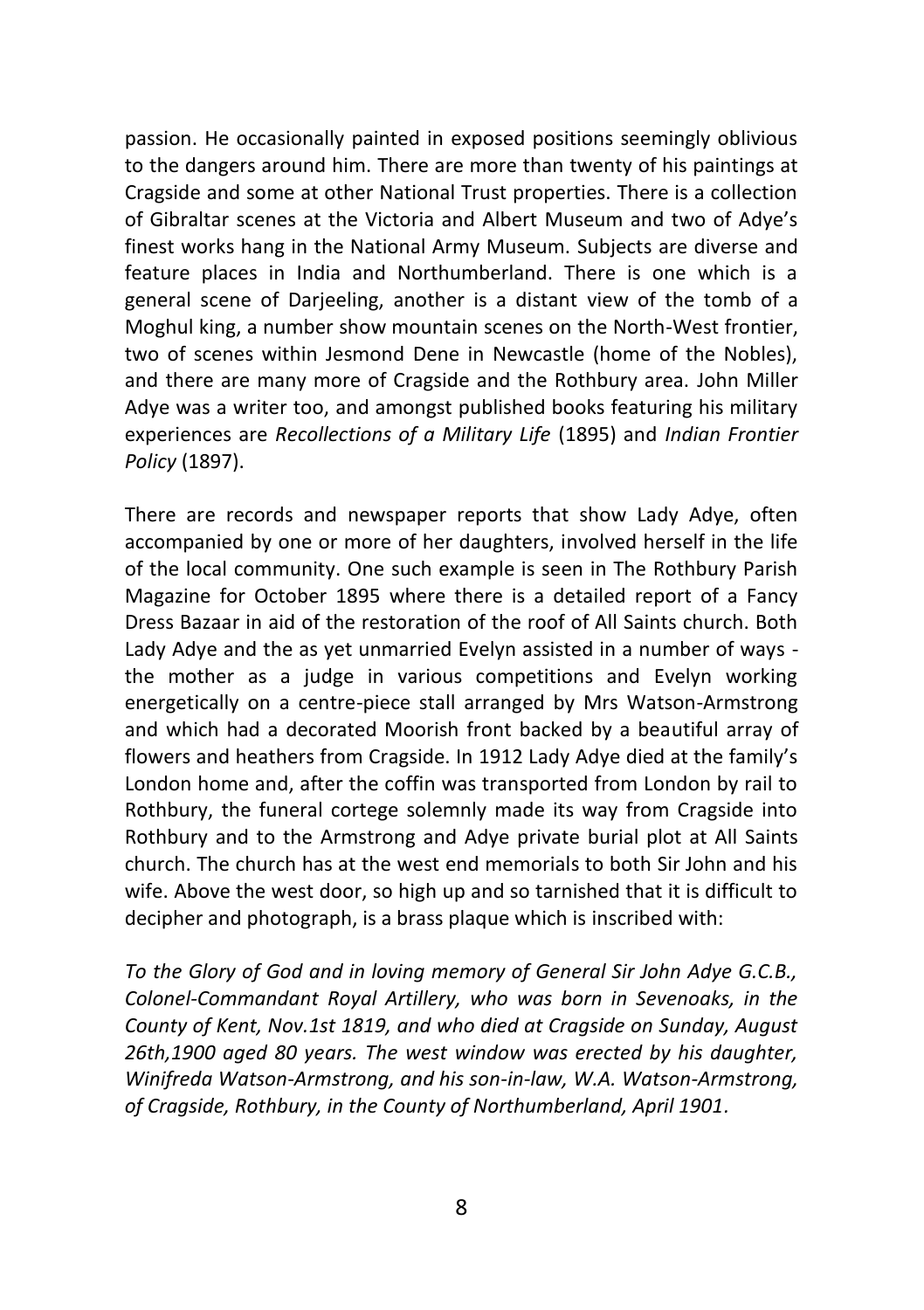

## **John Adye at Cragside days before his death in 1900**

The north wall has wooden panelling with a brass plaque reading:

*This panelling was given by her children in memory of Mary Cordelia, Lady Adye Born 24th July 1831. Died 14th February 1912.* 

General Adye and his wife Mary had six children and the 1881 census shows the entire family to be resident at 92, St. George's Square London SW along with seven servants:

| John Miller Adye<br>b.1819 |           | m       | Mary Cordelia Stopford<br>b. 1831 |          |         |
|----------------------------|-----------|---------|-----------------------------------|----------|---------|
|                            |           |         |                                   |          |         |
| John $(6)$                 | Winifreda | Mary    | Ethel                             | Mortimer | Evelyn  |
| b.1857                     | b. 1859   | b. 1861 | b.1865                            | b. 1867  | b. 1869 |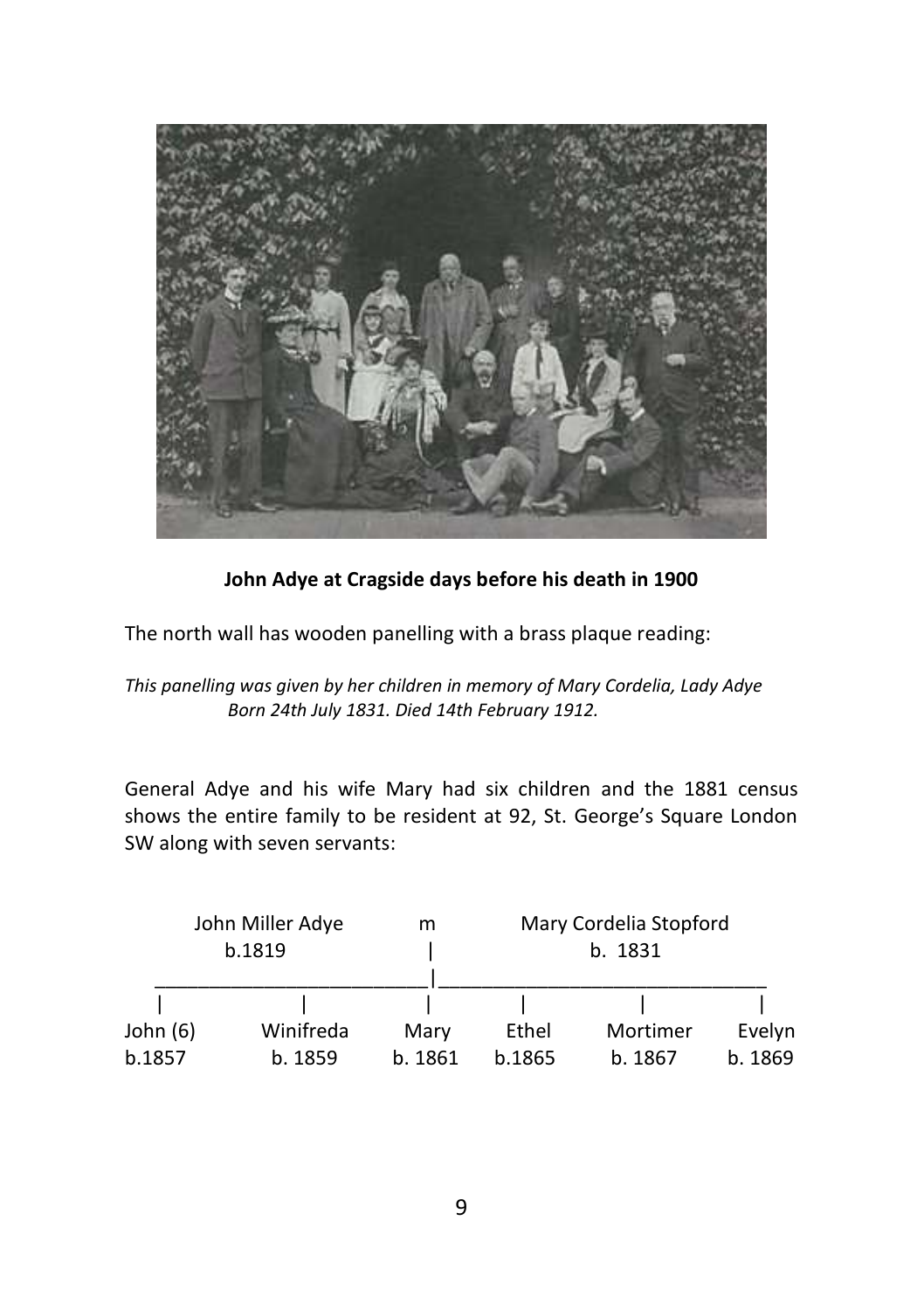

**92, St. George's Square The Adye family home**

Winifreda married William Watson-Armstrong in 1889 and as heirs to Lord Armstrong both had high standing in the community. Within a few weeks of her marriage Winifreda was given the honour of launching a ship intended for the Australian navy at Elswick with members of her family as well as Lord Armstrong gathered around her. A photograph of this event shows Sir John, with his grey whiskers and top hat, standing in the centre behind his daughter Winifreda.

Following the death of Lord Armstrong the people of Rothbury subscribed towards an imposing memorial in the form of a cross placed in the centre of the village green. Present at its 1902 unveiling were principal members of the Watson-Armstrong and Adye families and the long-serving Cragside butler Andrew Crozier.

Following her death at the age of 54 in 1914, an obituary of Winifreda, Lady Armstrong appeared in the *Newcastle Daily Journal*. It stated: Lady Armstrong's death will be widely mourned in the North for she had a kindly, amiable disposition that won her many friends. And she was closely interested in a number of social and philanthropic organisations. Particularly in Coquetdale where she chiefly made her home will her loss be felt and there will be much sympathy with Lord Armstrong and his son in their bereavement. Her ladyship was a vice-president of the County Nursing Association and she did much in the direction of introducing handicrafts in the homes of the people in the villages of the North Country.

Her gravestone was inscribed with a quotation from Tennyson's poem Lady Clara Vere de Vere: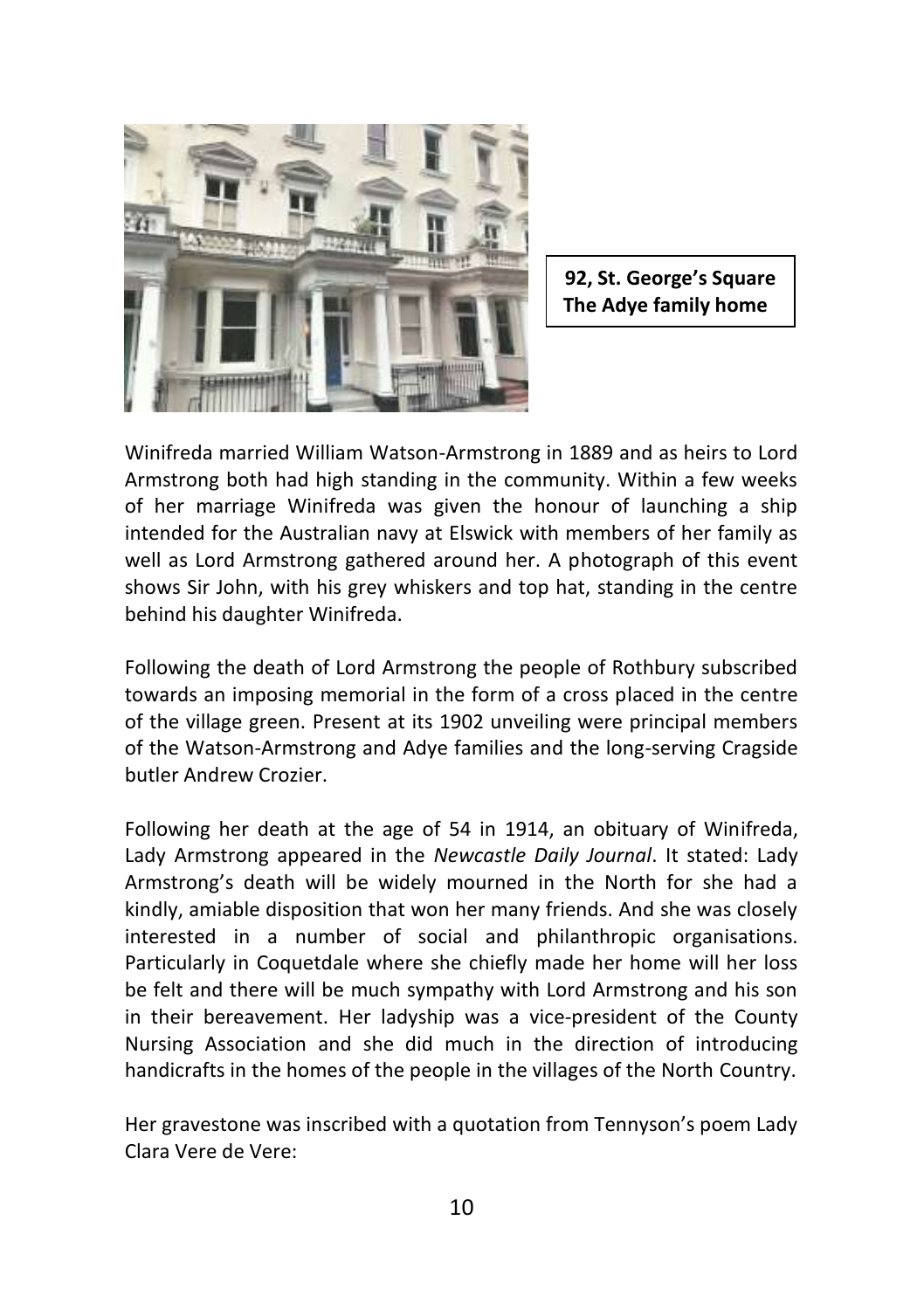*Kind hearts are more than coronets And simple faith than Norman blood.*

Although exactly one hundred years have passed since the stone was put into place these words still give food for thought.

Following JMF's death in 1932, Evelyn continued to live at The Divinity House, Durham, for several years before moving to London where she died at 12, Palace Gardens, Kensington, in 1940. Her ashes were laid with a memorial plaque next to those of her husband at the church of St. John the Baptist, Burford, Oxfordshire.

Other than at Rothbury and at Cragside, the Adyes have left their mark in another, unexpected, place in Northumberland. In the remote north-west of the county, not far from Catcleugh which JMF was so fond of visiting in his capacity as a director of the Newcastle and Gateshead Water Company, is a village known as Ridsdale. Here between 1836 and 1839 an ironworks was built, but by 1848 the controlling company had fallen into severe financial difficulties and was thus closed down. After standing idle until 1864 the site was acquired by Sir William G. Armstrong and Co. with two of the blast furnaces dismantled and moved to the Armstrong works at Elswick. After a period of inactivity calcinating kilns were built on the site in 1876 to process ironstone from local sources. This venture only lasted for four years and from 1880 the ironworks site again fell into disuse. But another initiative was introduced by Armstrong - the testing of Armstrong guns on the vast expanses of nearby moorland. This testing continued and in more recent times the 1,000 facility tests and proof fires ammunition up to 155mm calibre.

The village of Ridsdale was home to the Armstrong employees and, as was the case with some of the workforce housing at Elswick, the street names for this village were chosen from the Elswick directors, their families and places associated with them. Amongst them were Armstrong Street, Rendle (*sic*) Street (7), Westmacott Street (8) and St. George's Square - this latter a tribute to the Adye family home in St. George's Square, London. Ridsdale's solitary public house, The Gun Inn, is another reminder of the past. This current name is taken from the famous Armstrong Gun but from the mid-1800s to the mid-1900s it had been known as The Armstrong Arms. Stretching far beyond the village and the remains of the ironworks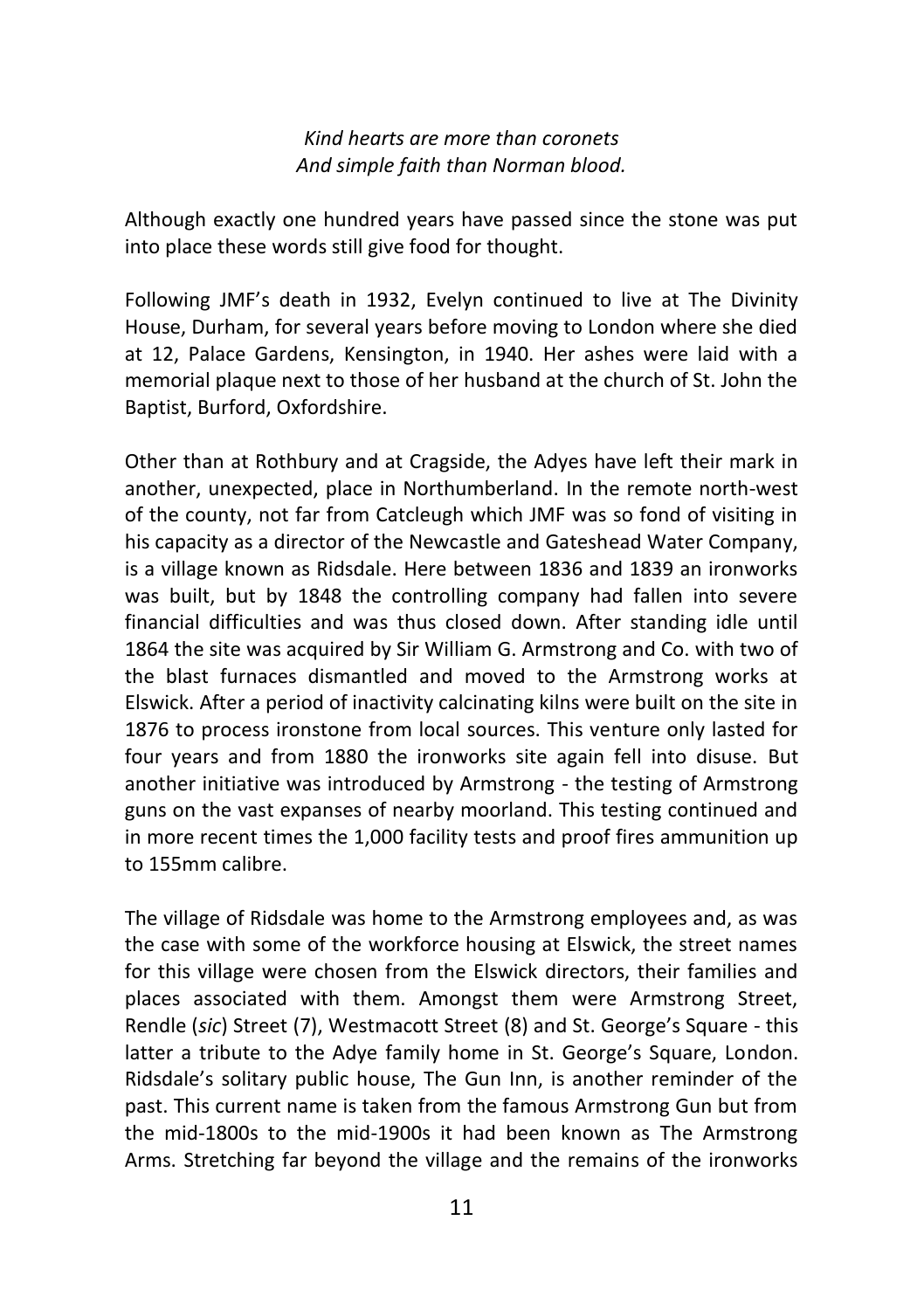are the gun ranges, now overseen by BAE Systems, with gunfire regularly echoing along the Rede valley.

So in Northumberland there are echoes of the Adye family at Rothbury, echoes at Cragside and echoes (literally) at Ridsdale.

\_\_\_\_\_\_\_\_\_\_\_\_\_\_\_\_\_\_\_\_\_\_\_\_\_\_\_\_\_\_\_\_\_\_\_\_\_\_\_\_\_\_\_\_\_\_\_\_\_\_\_\_\_\_\_\_\_\_

1. Amongst records of illustrious visitors to Cragside is a photograph marking the visit in 1896 of Chinese politician and diplomat Li-Hung-Chang. This photograph shows him splendidly attired in silks and sitting alongside both Lord Armstrong and Sir John Adye. Following Li-Hung-Chang's visit to Cragside the Chinese navy placed a lucrative order with Armstrong's, and before his return to China he was presented by the Queen herself with the Knight Grand Cross of the Royal Victoria Order.

2. It would seem Lord Armstrong had a particular affection for Evelyn for on 14th November 1893 he signed an indenture in consideration of the affection Baron Armstrong has for Evelyn Violet Adye and which put in trust the income from six hundred company shares granted to her.

Further to this, in the days leading up to Evelyn's marriage to JMF, Lord Armstrong signed a deed which stated that provided JMF and Evelyn marry within a month Evelyn, should she ever be widowed, be paid two hundred and thirty pounds per annum, this sum paid to her in quarterly instalments. This deed was signed on 17th October 1899, and no time was wasted for it was the very next day, Wednesday 18th October 1899, that the marriage was solemnized at St. Saviour's Church, Pimlico, close to the Adye family home in St. George's Square

3. William John Montagu Watson-Armstrong (1892-1972) was thus the nephew of JMF. He was mentioned in dispatches whilst serving in France during the Great War and was severely wounded at the Battle of St. Julien in 1915. He inherited the baronetcy in 1941 to become the 2nd Baron Armstrong of Bamburgh and Cragside. He died in 1972. On the death of the third Baron in 1987 the title became extinct. Winifreda Margaret (Winny) was JMF's niece. Born in 1894 she died suddenly of meningitis in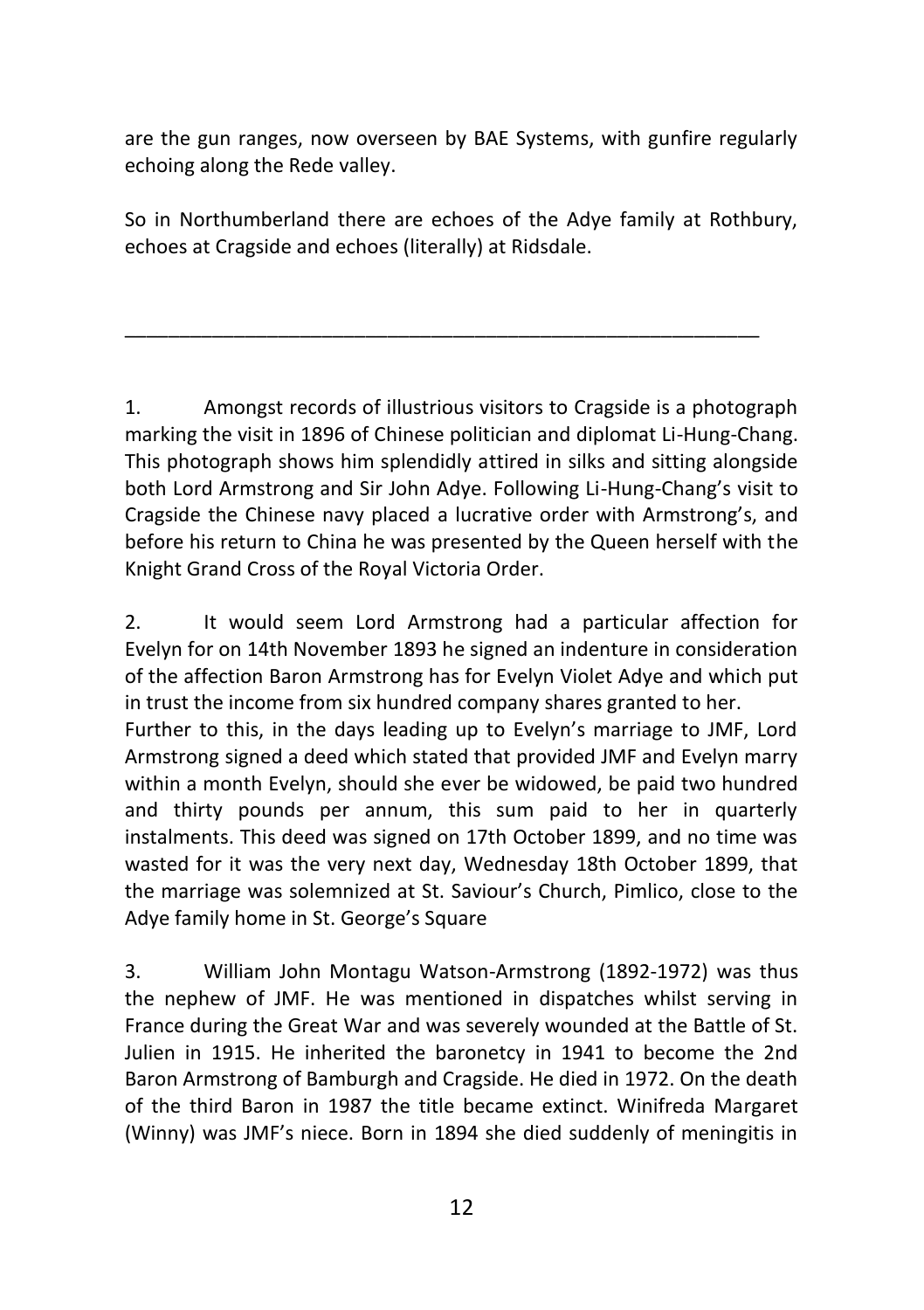March 1912 whilst visiting Paris, aged seventeen. So Evelyn Falkner lost her mother and a niece within a few weeks of each other.

4. Letter from Evelyn Violet Adye to William Watson-Armstrong (Ref. No. DF/A/24/1/45 Tyne and Wear Archives and Museums)

5. Letter from John Meade Falkner to William Watson-Armstrong (Ref. No. DF/A/20/15 Tyne and Wear Archives and Museums)

6. Lieutenant John Adye was the son of General John Miller Adye and therefore JMF's brother-in-law. He joined the Royal Artillery in 1870. He fought in the Afghan War in 1879, the Egyptian War in 1882 and was involved in engagements during the Nile Exhibition of 1884-5 and East Sudan in the latter year. He also saw action in South Africa 1899-1902, being the Officer Commanding North West districts, Cape Colony 1900. From these campaigns he emerged with a number of 'mentioned in dispatches', the C.B. and received five clasps to other medals. He went on the command the Royal Artillery in Mauritius, acted as colonel on Malta for a period and then during a four year period as Staff officer at the War Office was promoted to major-general. He was Major-General in charge of administration, Eastern Command, from 1912-1915, then, following his appointment as Inspector-General of Communications based in Salonika, he was part of Allenby's victorious advance. In 1918 he returned to the War Office as Deputy Director and was created K.C.M.G. His career reached its zenith when 1926 he became Commander of the Royal Artillery.



## **Major General Sir John Adye**